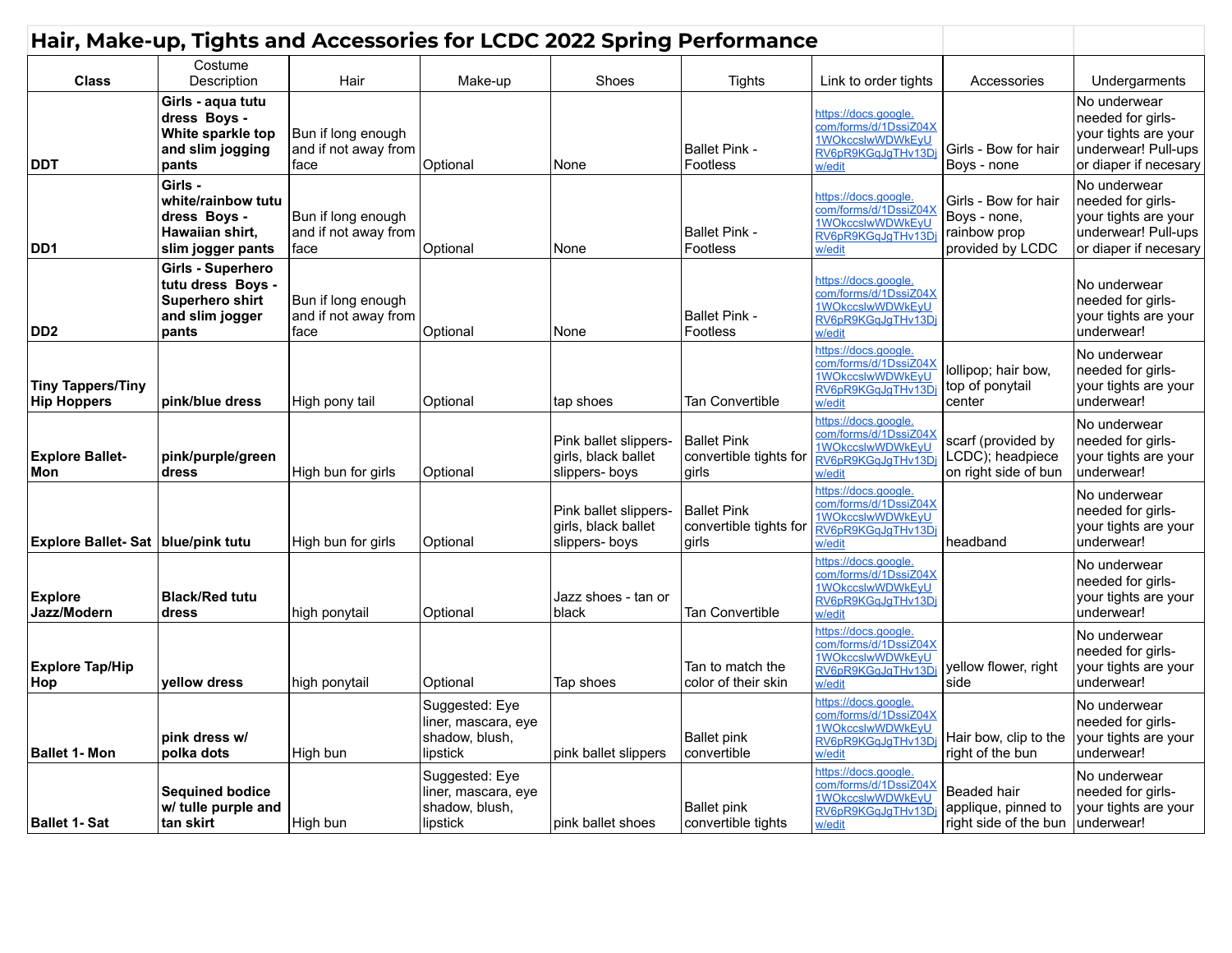| Hair, Make-up, Tights and Accessories for LCDC 2022 Spring Performance |                                                                                                        |                                |                                                                     |                                                 |                                                           |                                                                                                   |                                                                                               |                                                                          |
|------------------------------------------------------------------------|--------------------------------------------------------------------------------------------------------|--------------------------------|---------------------------------------------------------------------|-------------------------------------------------|-----------------------------------------------------------|---------------------------------------------------------------------------------------------------|-----------------------------------------------------------------------------------------------|--------------------------------------------------------------------------|
| <b>Class</b>                                                           | Costume<br>Description                                                                                 | Hair                           | Make-up                                                             | Shoes                                           | <b>Tights</b>                                             | Link to order tights                                                                              | Accessories                                                                                   | Undergarments                                                            |
| Jazz 1                                                                 | Girls - Blue<br>sparkle dress with<br>attached shorts<br><b>Boys - Blue</b><br>Sweater, black<br>pants | low ponytail                   | Suggested: Eye<br>liner, mascara, eye<br>shadow, blush,<br>lipstick | Jazz shoes - tan or<br>black                    | <b>Tan Convertible</b>                                    | https://docs.google.<br>com/forms/d/1DssiZ04X<br>1WOkccslwWDWkEyU<br>RV6pR9KGqJqTHv13D<br>w/edit  | Girls - black rose for   No underwear<br>left side of pony<br>Boys - black beret              | needed - your tights<br>are your underwear!                              |
| Modern 1                                                               | blue dress w/<br>flower aplique                                                                        | Either high or low<br>ponytail | Suggested: Eye<br>liner, mascara, eye<br>shadow, blush,<br>lipstick | None                                            | Tan to match the<br>color of their skin -<br>convertible  | https://docs.google.<br>com/forms/d/1DssiZ04X<br>1WOkccslwWDWkEyU<br>RV6pR9KGqJgTHv13Dj<br>w/edit | flower applique,<br>right side                                                                | No underwear<br>needed - your tights<br>are your underwear!              |
| Hip Hop 1                                                              | gold jackets, black<br>pants, white shirt                                                              | High pony tail                 | Suggested: Eye<br>liner, mascara, eye<br>shadow, blush,<br>lipstick | barefoot or clean<br>sneakers/jazz shoes   none |                                                           | https://docs.google.<br>com/forms/d/1DssiZ04X<br>1WOkccslwWDWkEyU<br>RV6pR9KGqJqTHv13Dj<br>w/edit | boys need to<br>provide a white<br>tshirt under jacket;<br>for center, top of the<br>ponytail | girls will have a bow No underwear, nude<br>dance bra if<br>necessary    |
| <b>Tap 1/2</b>                                                         | red sparkley<br>dress, red<br>sparkley shirt and<br>black pants-boy                                    | high ponytail                  | Suggested: Eye<br>liner, mascara, eye<br>shadow, blush,<br>lipstick | tap shoes                                       | none                                                      | https://docs.google.<br>com/forms/d/1DssiZ04X<br>1WOkccslwWDWkEyU<br>RV6pR9KGqJqTHv13Dj<br>w/edit | crystal bun crown                                                                             | appropriate bra and<br>lunderwear                                        |
| <b>Ballet 1.5</b>                                                      | Pink/blue tutu<br>dress                                                                                | Low bun                        | Suggested: Eye<br>liner, mascara, eye<br>shadow, blush,<br>lipstick | Pink Ballet slippers                            | <b>Ballet Pink</b><br>convertible tights                  | https://docs.google.<br>com/forms/d/1DssiZ04X<br>1WOkccslwWDWkEyU<br>RV6pR9KGqJqTHv13Dj<br>w/edit |                                                                                               | No underwear, nude<br>dance bra if<br>necessary                          |
| <b>Ballet 2 - Mon</b>                                                  | <b>Maroon dress</b>                                                                                    | Low bun                        | Eye liner, mascara,<br>eye shadow, blush,<br>lipstick               | none                                            | Tan to mathc the<br>color of their skin<br>stirrup tights | https://docs.google.<br>com/forms/d/1DssiZ04X<br>1WOkccslwWDWkEyU<br>RV6pR9KGqJgTHv13Dj<br>w/edit |                                                                                               | No underwear, nude<br>dance bra if<br>necessary                          |
| <b>Ballet 2 - Sat</b>                                                  | Dark blue dress w/<br>beaded floral<br>applique                                                        | High Bun                       | Eye liner, mascara,<br>eye shadow, blush,<br>lipstick               | Pink Ballet slippers                            | pink tights                                               | https://docs.google.<br>com/forms/d/1DssiZ04X<br>1WOkccslwWDWkEyU<br>RV6pR9KGqJgTHv13Dj<br>w/edit | Hair applique,<br>pinned right side of<br>bun                                                 | No underwear, nude<br>dance bra if<br>necessary                          |
| Jazz 2                                                                 | <b>Purple dress</b>                                                                                    | High ponytail                  | Eye liner, mascara,<br>eye shadow, blush,<br>lipstick               | Black jazz shoes                                | tan convertible                                           | https://docs.google.<br>com/forms/d/1DssiZ04X<br>1WOkccslwWDWkEyU<br>RV6pR9KGqJgTHv13Dj<br>w/edit |                                                                                               | nude dance bra if<br>necessary                                           |
| Modern 2                                                               | <b>Black/purple/teal</b><br>shortytard                                                                 | low ponytail                   | Eye liner, mascara,<br>eye shadow, blush,<br>lipstick               | None                                            | tan footless                                              | https://docs.google.<br>com/forms/d/1DssiZ04X<br>1WOkccslwWDWkEyU<br>RV6pR9KGqJgTHv13Dj<br>w/edit |                                                                                               | nude dance bra if<br>necessary                                           |
| <b>Lyrical 2</b>                                                       | steel blue sparkley<br>leo with chiffon<br>skirt                                                       | low ponytail                   | Eye liner, mascara,<br>eye shadow, blush,<br>lipstick               | none                                            | tan stirrup                                               | https://docs.google.<br>com/forms/d/1DssiZ04X<br>1WOkccslwWDWkEvU<br>RV6pR9KGqJgTHv13Dj<br>w/edit | rhinestone barrets<br>on right side                                                           | nude dance bra if<br>necessary, no<br>underwear, tights<br>are underwear |
| Hip Hop 2                                                              | windbreaker and<br>bike shorts                                                                         | mid ponytail                   | Eye liner, mascara,<br>eye shadow, blush,<br>lipstick               | clean sneakers                                  | tan convertible                                           | https://docs.google.<br>com/forms/d/1DssiZ04X<br>1WOkccslwWDWkEyU<br>RV6pR9KGqJgTHv13Dj<br>w/edit | silver hair cuff; black<br>jacket, sunglasses,<br>baseball hat- provided<br>by dancer         | supportive bra if<br>necessary                                           |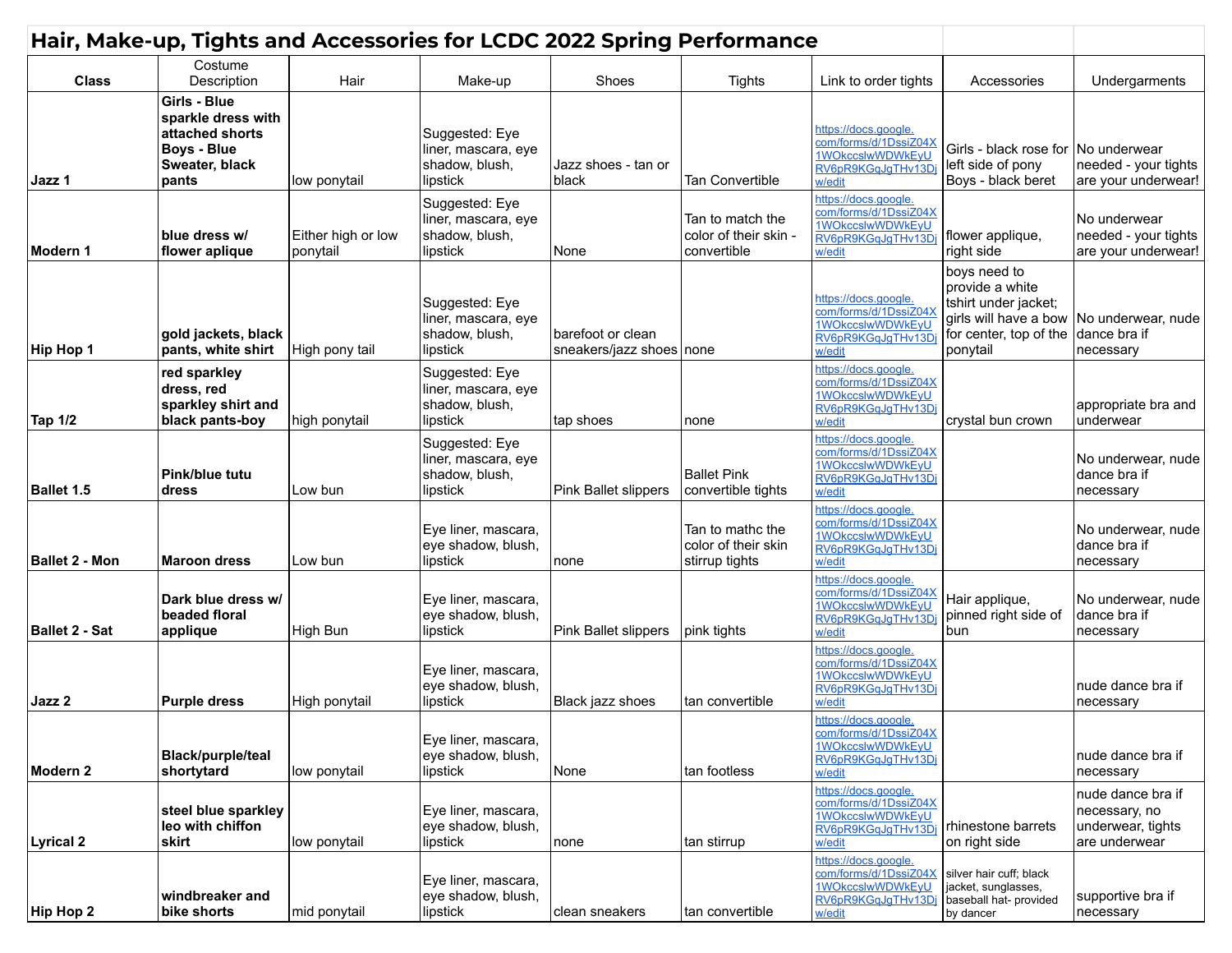| Hair, Make-up, Tights and Accessories for LCDC 2022 Spring Performance |                                                                                              |               |                                                               |                                |                                   |                                                                                                                          |                                                                   |                                                                                           |
|------------------------------------------------------------------------|----------------------------------------------------------------------------------------------|---------------|---------------------------------------------------------------|--------------------------------|-----------------------------------|--------------------------------------------------------------------------------------------------------------------------|-------------------------------------------------------------------|-------------------------------------------------------------------------------------------|
| <b>Class</b>                                                           | Costume<br>Description                                                                       | Hair          | Make-up                                                       | Shoes                          | <b>Tights</b>                     |                                                                                                                          | Accessories                                                       |                                                                                           |
| <b>Teen Open</b>                                                       | <b>Blue dress</b>                                                                            | mid ponytail  | Eye liner, mascara,<br>eye shadow, blush,<br>lipstick         | Pink ballet                    | pink convertible                  | Link to order tights<br>https://docs.google.<br>com/forms/d/1DssiZ04X<br>1WOkccslwWDWkEyU<br>RV6pR9KGqJgTHv13D<br>w/edit | applique on left side<br>of ponytail                              | Undergarments<br>nude dance bra if<br>necessary, no<br>underwear, tights<br>are underwear |
| <b>Ballet 3</b>                                                        | ivory/silver dress                                                                           | High bun      | Eye liner, mascara,<br>eye shadow, lashes,<br>blush, lipstick | pink ballet slippers           | pink convertible                  | https://docs.google.<br>com/forms/d/1DssiZ04X<br>1WOkccslwWDWkEyU<br>RV6pR9KGqJgTHv13D<br>w/edit                         | head piece, right<br>side                                         | nude dance bra if<br>necessary, no<br>underwear, tights<br>are underwear                  |
| Modern 3                                                               | taupe dress                                                                                  | low ponytail  | Eye liner, mascara,<br>eye shadow, lashes,<br>blush, lipstick | none                           | none                              | https://docs.google.<br>com/forms/d/1DssiZ04X<br>1WOkccslwWDWkEyU<br>RV6pR9KGqJgTHv13D<br>w/edit                         | black shorts                                                      | nude dance bra if<br>necessary, no<br>underwear                                           |
| Contemporary 3                                                         | sage turtleneck<br>dress                                                                     | low ponytail  | Eye liner, mascara,<br>eye shadow, lashes,<br>blush, lipstick | ballet slippers                | tan stirrup                       | https://docs.google.<br>com/forms/d/1DssiZ04X<br>1WOkccslwWDWkEyU<br>RV6pR9KGqJqTHv13Dj<br>w/edit                        | headpiece right side                                              | nude dance bra if<br>necessary, no<br>underwear, tights<br>are underwear                  |
| <b>Contemporary 4</b>                                                  | ivory tops/sand<br>pants                                                                     | low ponytail  | Eye liner, mascara,<br>eye shadow, lashes,<br>blush, lipstick | flesh toned ballet<br>slippers | none                              | https://docs.google.<br>com/forms/d/1DssiZ04X<br>1WOkccslwWDWkEyU<br>RV6pR9KGqJqTHv13Dj<br>w/edit                        | phone with flashlight                                             | nude dance bra if<br>necessary, no<br>underwear, tights<br>are underwear                  |
| <b>Jazz 3/4</b>                                                        | red jackets and leo low ponytail                                                             |               | Eye liner, mascara,<br>eye shadow, lashes,<br>blush, lipstick | black jazz shoes               | tan fishnets                      | https://docs.google.<br>com/forms/d/1DssiZ04X<br>1WOkccslwWDWkEyU<br>RV6pR9KGqJgTHv13D<br>w/edit                         | fedora, collar with tie,<br>chair                                 | nude dance bra if<br>necessary, no<br>underwear, tights<br>are underwear                  |
| Hip Hop 3/4                                                            | green jumpsuit                                                                               | high ponytail | Eye liner, mascara,<br>eye shadow, lashes,<br>blush, lipstick | clean sneakers                 | none                              | https://docs.google.<br>com/forms/d/1DssiZ04X<br>1WOkccslwWDWkEyU<br>RV6pR9KGqJqTHv13Dj<br>w/edit                        | black bandana, tied and<br>bobby pinned to ponytail are underwear | nude dance bra if<br>necessary, no<br>underwear, tights                                   |
| <b>Ballet 4 - Mon</b>                                                  | puprle dress,<br>purple shirt/black<br>pants                                                 | bun           | Eye liner, mascara,<br>eye shadow, lashes,<br>blush, lipstick | pink ballet slippers           | pink convertible                  | https://docs.google.<br>com/forms/d/1DssiZ04X<br>1WOkccslwWDWkEyU<br>RV6pR9KGqJqTHv13Dj<br>w/edit                        | rhinestone barrettes.<br>right side                               | nude dance bra if<br>necessary, no<br>underwear, tights<br>are underwear                  |
| <b>Ballet 4 - Tues</b>                                                 | short dark blue<br>dress                                                                     | bun           | Eye liner, mascara,<br>eye shadow, lashes,<br>blush, lipstick | pink ballet slippers           | pink convertible                  | https://docs.google.<br>com/forms/d/1DssiZ04X<br>1WOkccslwWDWkEyU<br>RV6pR9KGqJqTHv13D<br>w/edit                         | 2 rhinestone barrettes                                            | nude dance bra if<br>necessary, no<br>underwear, tights<br>are underwear                  |
| Modern 4                                                               | black jumpsuit                                                                               | high bun      | Eye liner, mascara,<br>eye shadow, lashes,<br>blush, lipstick | none                           | none                              | https://docs.google.<br>com/forms/d/1DssiZ04X<br>1WOkccslwWDWkEyU<br>RV6pR9KGqJgTHv13Dj<br>w/edit                        |                                                                   | nude dance bra if<br>necessary, no<br>underwear, tights<br>are underwear                  |
| Beg. Adult Tap                                                         | black leggings,<br>white button-down<br>shirt (untucked)<br>with sleeves rolled<br><b>up</b> | fabulous      | Eye liner, mascara,<br>eye shadow, lashes,<br>blush, lipstick | tap shoes                      | no socks or black<br>socks/tights | https://docs.google.<br>com/forms/d/1DssiZ04X<br>1WOkccslwWDWkEyU<br>RV6pR9KGqJqTHv13Di<br>w/edit                        | bow tie                                                           | white shirt under button-<br>down if needed.<br>Comfortable<br>undergarments              |